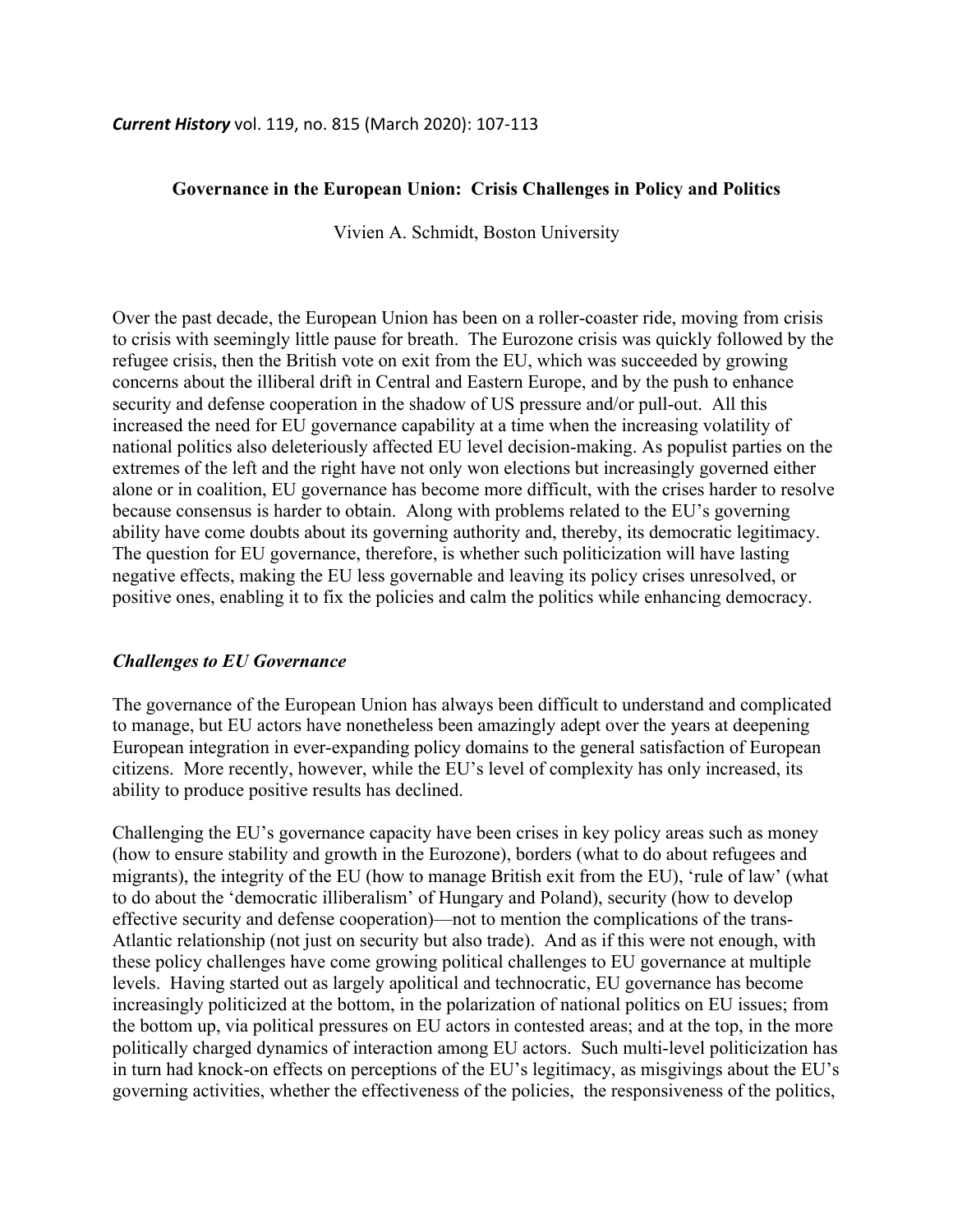and/or the quality of the processes, have served to undermine public trust in the EU's governing authority.

And yet, for all this, the EU has proven itself amazingly resilient. Despite dire warnings by analysts that the Eurozone would blow up, that the refugee and migrant crisis would explode, that Brexit would unravel the EU, that security attacks would escalate, and that democratic illiberalism in Central and Eastern Europe would spread, the EU continues to plod along, having avoided the worst in all areas, at least for the moment.

In the Eurozone, the EU did turn the corner on the crisis, although it took two years to stabilize the economy, five to get it back on track, with some essential building blocks still missing. In the initial response to the crisis in 2010, rather than providing some form of debt forgiveness and debt mutualization (euro-bonds) accompanied by greater fiscal stimulus and/or quantitative easing (the central bank buying member-state debt), the EU decided to 'govern by rules and rule by numbers.' This entailed reinforcing the rules of the Stability and Growth Pact by mandating austerity via low inflation, low deficits, and low debt, policed by Commission oversight over member-state finances, while creating loan bailout funds with harsh conditions for repayment. Such rules-based governance dampened economic recovery while doing nothing to stop the roller coaster ride of market attacks, which pushed country after country into a bailout program, until forced to back off by the ECB in July 2012. Around this same time, the Commission began incrementally reinterpreting the rules, easing their application in the interests of growth. The Eurozone economy remained in the doldrums nevertheless, with deflation threatening, until 2015, when the ECB began quantitative easing and a new Commission began to focus on investment. But even today, the Eurozone remains vulnerable. The rules are suboptimal, with limits to deficit and debt restricting investment for growth. The institutions are incomplete, without individual deposit insurance and a significant backstop for bank failures, not to mention some form of mutual risk-sharing (e.g., euro-bonds). And economic growth continues to be under par. Moreover, the politics have deteriorated as a result, with a continuing split between Northern European 'creditors,' where mainstream parties continue to resist any 'transfer union' while populist parties called for a more restricted Eurozone, and Southern European 'debtors,' where mainstream parties ask for more solidarity while populist parties call for an end to austerity or even to the euro.

On migration, the EU also succeeded within a couple of years in ending the worst of the crisis. It dramatically reduced the chaotic, massive flow of migrants in 2015 through unsavory deals with neighboring states, at the same time that it made progress on the creation of hard security in external border controls. Yet it has failed to harmonize refugee policy, or agree to an equitable refugee distribution system, with the lack of agreement grist for the mill for populist political leaders on the extreme right who exploit the issue for electoral gain. The Hungarian Prime Minister Victor Orban in particular used it to rally support, with images of barbed wire to keep out the 'barbaric hordes' that he claimed threatened Hungarian purity and safety serving to focus attention away from the Orban government's increasingly anti-democratic institutional measures. In Southern Europe, moreover, the two countries most negatively affected by the Eurozone crisis—Greece and Italy—have in contrast borne the brunt of the crisis, as refugees wash up mainly on their shores. In Italy in particular, the 2018 election of a populist coalition government was due in part to the failure of the EU to find a common solution to the refugee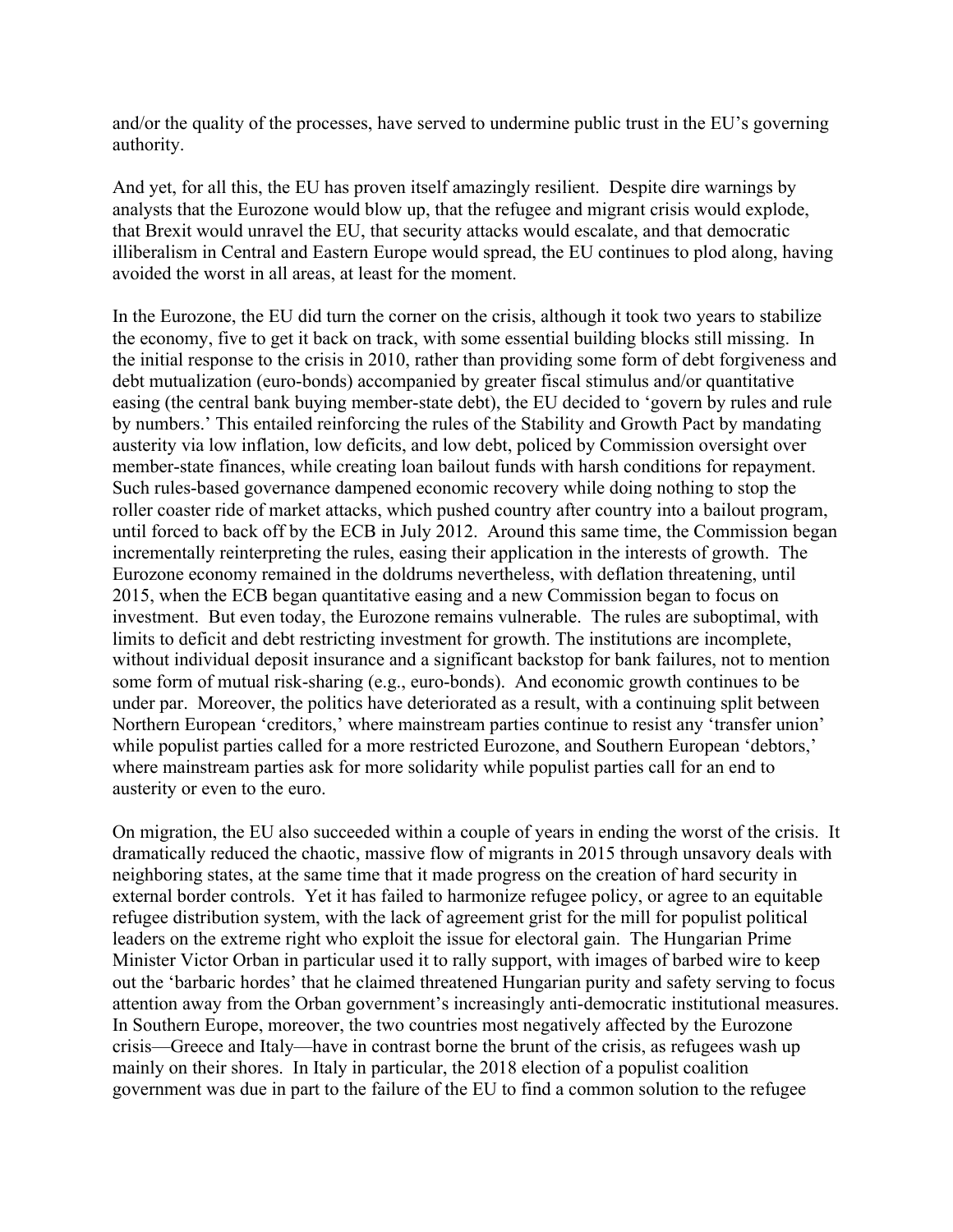crisis (as well as the eurozone crisis). And it enabled Matteo Salvini, leader of the League, to use his position as Interior Minister during the 18 months of coalition government to consolidate his political power. His increasingly strident rhetoric and confrontational actions (such as refusing to allow refugees to disembark on Italian shores) came in inverse correlation to the numbers of refugees and migrants, whose numbers had dropped dramatically since 2015.

As for British exit from the EU, as it dragged on and on (since the 2016 vote), the EU remained united in response, with the UK arguably suffering the most as a result of the prolonged uncertainty during the saga of its on-going departure. And while the UK's politics has been highly volatile through the crisis, the Brexit drama has even encouraged parties elsewhere in Europe on the populist extremes of left and right to become less radically Euroskeptic, by renouncing earlier pledges to leave the EU. That said, British exit continues to be a threat to the EU symbolically, by challenging the very idea of European integration while raising the specter of EU disintegration, and economically, by damaging the economic prospects of both the UK and the rest of the EU, especially were there to be a crash-out from the Single Market and Customs area.

Even with regard to security, the EU has been doing more, by increasing its governance capacity within the framework of the military-industrial nexus. But this has not translated into the consolidation of member-states' military capacity as an integrated force or for a common security strategy. And finally, the EU has even begun to confront the problems of illiberalism via legislative and judicial avenues, although how effective these efforts will be remains to be seen.

As the EU has muddled through its crises, for better or worse, EU governance has changed. Most significant has been its increasing politicization in the midst of crisis management.

# *EU Governance and Politics 'at the bottom'*

In the early years of the EU, because citizens perceived EU policies as working, or didn't pay much attention to them (whether they worked or not), EU governance benefited from the oftcited 'permissive consensus,' which allowed EU actors to deepen integration without much public scrutiny or concern. But over the past two decades, even before its multiple crises, the EU had been becoming more and more salient an issue for national politics, with EU governing activities and sometimes even its authority more and more politically contested. Electorally, the traditional left/right divide has been increasingly cross-cut by divisions between citizens with more open, cosmopolitan and pro-EU views and those with more closed, nationalist or even nativist attitudes. At the same time, polls and surveys such as the Eurobarometer showed slowly eroding public trust in EU institutions (as well as national ones), along with declines in the EU's positive image.

Once the crises hit in quick succession, the electoral divisions accelerated exponentially, public trust in the EU dropped dramatically along with its positive image, and the traditional political landscape was upended. EU member-states experienced rapid turnover of incumbent governments—to take just the example of France, right of center Nicolas Sarkozy was a one term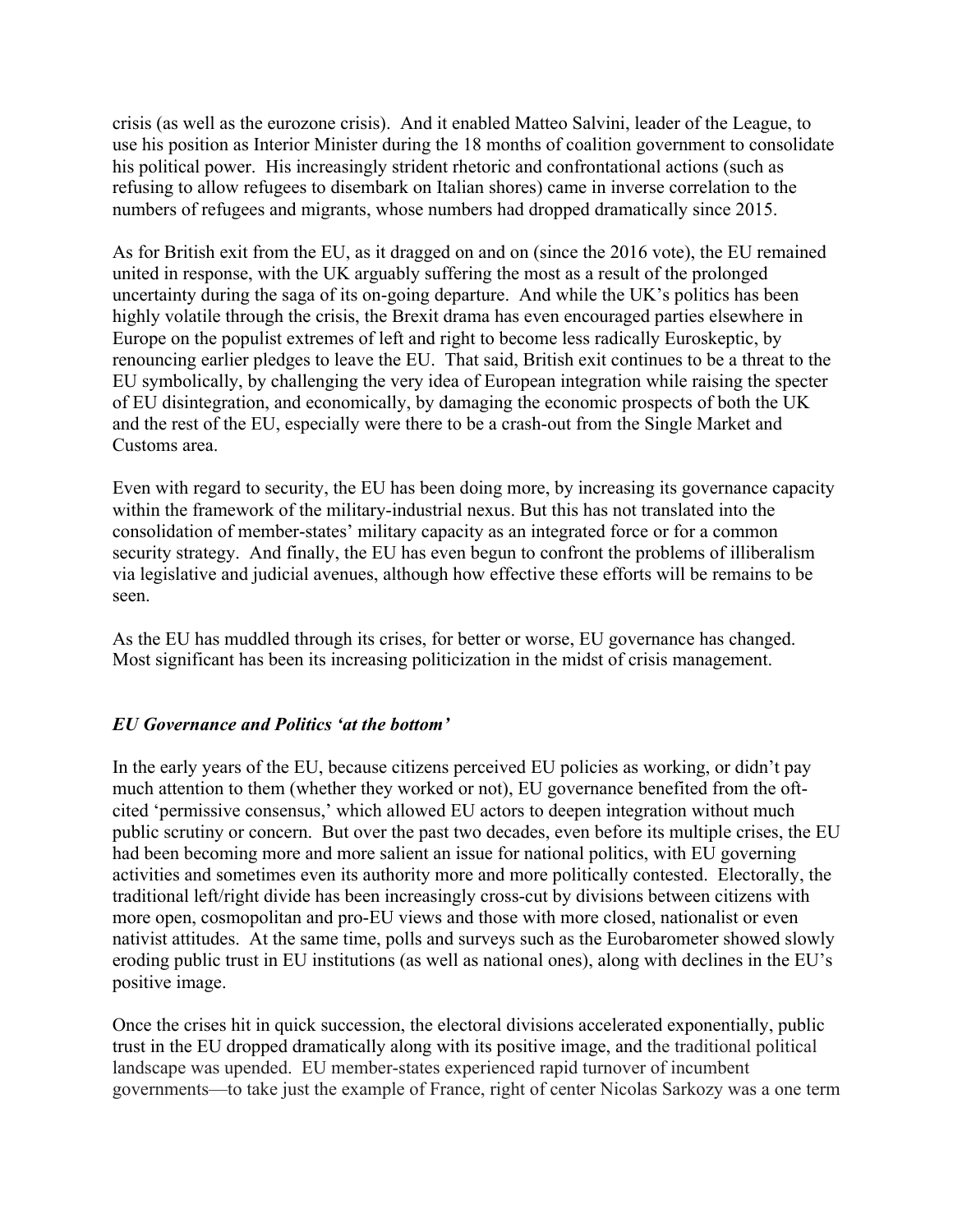President; his left of center successor, François Hollande, also lasted only one term; and he was replaced by centrist Emmanuel Macron, who ran and won against both mainstream parties. Some mainstream parties collapsed entirely. On the social-democratic left, Greece's PASOK has become a pale shadow of its former self, polling at around 6 percent, as has France's Socialist party. On the center right, Ireland's Fianna Fail, the dominant party for a century, has also been marginalized, while conservative parties in France, Italy, Spain, and Portugal struggle to have an impact. Only in Northern European countries like Germany and the Netherlands has there been relative government continuity, although even in Germany the conservative Christian Democratic Union (CDU) has been weakened, while the Social-Democrats (SPD) have fallen to historic lows, with only 16 percent of the vote in the May 2019 EP elections.

On the heels of mainstream collapse has come the rise of new (or reinvigorated) populist challenger parties. These parties have mobilized citizen discontent by claiming to represent 'the people' against self-serving elites, unaccountable experts, and unfair institutions while proposing radical agendas against the status quo. But while the Euroscepticism of the radical left has been largely economically driven, founded on their defense of the welfare state and opposition to ongoing market liberalization, the Euroscepticism of the radical right has been more about defending national sovereignty, identity, and cultural homogeneity, although increasingly conjoined with welfare chauvinism (that is, generous social benefits, but only 'for us').

Since the EU's many crises, all such parties have jumped in numbers and adherents, and have increasingly been in government. Some have been in coalition with the mainstream—in Portugal in the highly successful alliance of center left and hard left since 2015, in Austria in the shortlived conservative-hard right alliance; others in unlikely left-right populist coalitions—Greece's Syriza with the nationalist extreme right, Italy's unclassifiable Five Star with the extreme right League. Yet others have governed on their own, the cases of *Fidesz* in Hungary and Law and Justice in Poland, where they have sought to institute 'illiberal democracy' by undermining liberal democratic institutions such as the independence of judges and freedom of the press.

The causes of such politicization are many, with sources in socio-economic and socio-cultural discontents as much as political ones. Populist support has been fueled by socio-economic concerns focused on policies seen to have created growing unemployment and poverty along with rising inequalities, in particular subsequent to the Eurozone crisis, and especially in Southern Europe. Adding to these have been socio-cultural fears about the loss of social status, often mixed with worries about the changing 'faces' of the nation, which were exacerbated by the refugee and migration crisis. But there have also been purely political sources of discontent, reflected in peoples' sense of a loss of control as a result of deepening European integration, in particular with regard to issues related to money and borders. In the Eurozone, governments at risk of breaching the rules (mainly France and Southern Europe) found themselves torn between keeping their electoral promises to promote growth and protect the welfare state on the one hand and honoring their supranational commitments to maintain austerity budgets and concomitantly cut social benefits on the other. As for the referendum on Britain's exit from the EU, the rallying cry of 'Take back control' was arguably the clearest expression of political dissatisfaction with the EU. It focused in particular on the EU Single Market's freedom of movement, blamed for Central and Eastern Europeans flooding the UK's low-skilled jobs market.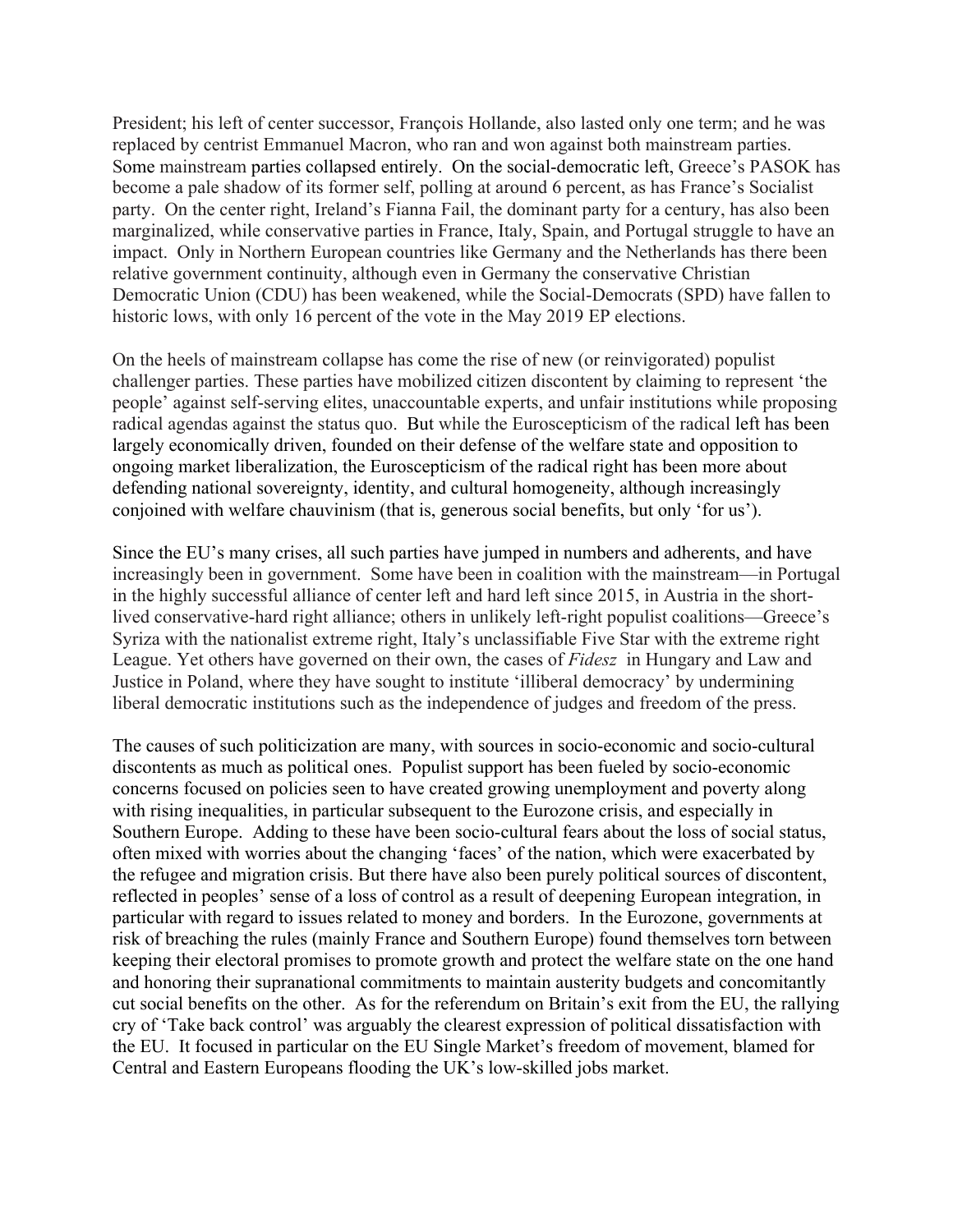Taken as a whole, such politicization at the bottom suggests a revision of my characterization of the EU in my 2006 book, *Democracy in Europe*. Then, I had argued that as more and more decisions moved up to the EU level, the national level could be characterized as 'politics *without* policy.' Today, increasing politicization means that the national level is better described as 'politics *against* (EU) policy' in the most contested areas—or even 'politics *against* polity' in the most extreme cases, where citizens vote for parties opposed to staying in the EU, or even to exit the EU, as in the case of the UK. In contrast, the EU level has also changed, moving from a technocratic decision-making process characterizable as 'policy *without* politics' to 'policy *with* politics.'

## *EU Governance and Politics 'from the bottom up'*

As national politics has become more and more volatile in recent years, it has increasingly constrained EU governance from 'the bottom up'. Decision-making on European integration has become vulnerable to pressures resulting from national level party competition, elections, and referendums. Concomitantly, EU actors, cognizant of citizens' growing awareness of the EU and the political importance of public perceptions, have increasingly sought to communicate and legitimate their actions to the wider public on an on-going basis.

In the Council, politicization can be seen in the growing influence of public opinion and electoral politics on member-state leaders' positions. Relations among member-states have become increasingly contentious and agreements harder to broker. Even if partisan politics *per se* remains largely absent in the interrelationships among member-state leaders, the politics of nationally partisan governments has infected Council decisions. In place of traditional consensus-seeking compromise, member-state leaders have increasingly held to national 'redlines' while catering to their perceptions of citizens' preferences and media pressures. This has translated itself into threatened (or actual) vetoes of impending legislation, as in Prime Minister David Cameron's threat to veto what became known as the 'Fiscal Compact' (constitutionalizing a 'golden rule' limiting debts and deficits) unless he got special treatment for the UK's financial services industry; refusal to implement EU decisions, as when government leaders in Central and Eastern Europe rejected quotas for refugees; and delays in taking decisions, as when Chancellor Merkel dithered and dallied on agreeing to a bailout for Greece in late 2009 and early 2010 in the hopes that the country would tighten its own belt sufficiently to calm the markets while allowing her party to win the North Rhine-Westphalia elections on 9 May 2010—a gross miscalculation given her party's resounding defeat and the near explosion of the Eurozone.

In the EP, bottom-up politicization has arrived first and foremost in the form of the larger presence of populist representatives elected in the 2009 elections, with more in the 2014 elections, and still more in the 2019 elections. Even though their actual presence has had minimal impact on EP policies (so far), it has given populists a EU platform from which to speak to their national constituencies. Moreover, it has left the EP with a thinning center and the need to form ever larger 'Grand Coalitions' and to forge ever wider compromises. This has generally led the EP to increasing its attention to the politics of the public interest, such as reducing the costs of cellphone roaming charges. But even in crisis areas, where the EP has had little remit, it has nonetheless increasingly made public pronouncements on the issues, held hearings, and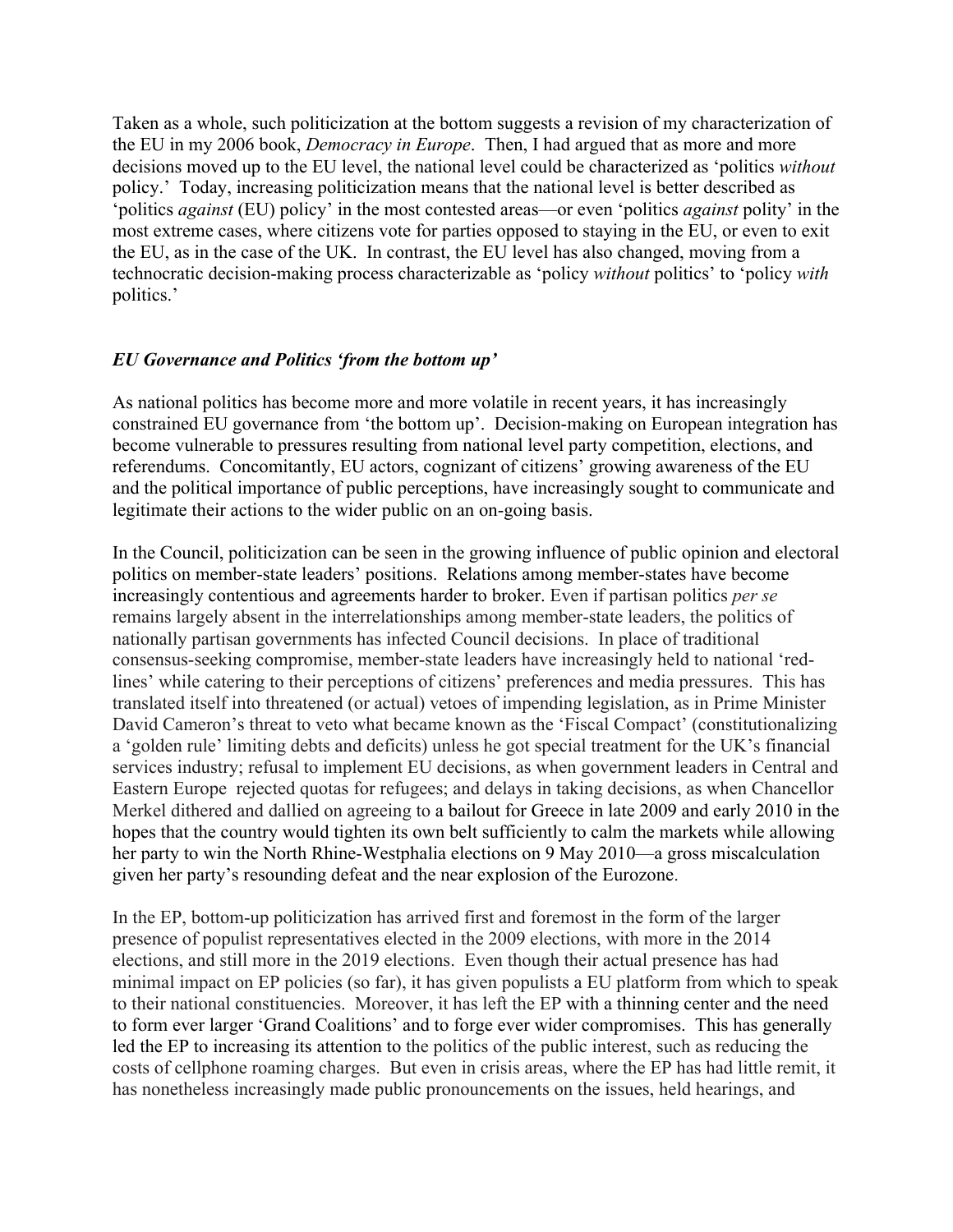commissioned reports. In the case of the Eurozone, after having let itself be stampeded into reinforcing the rules via legislative packages (the Two-Pack and the Six-Pack, which instituted oversight procedures for all member-states along with sanctions in cases of non-compliance), the EP subsequently emitted scathing critiques of the Council, the ECB, and the Commission. Dayto-day partisan politics has also been very present in the EP. This was most apparent in the center right European People's Party (EPP) shielding against censure one of its more extremist national party constituent members, the Hungarian extreme right party *Fidesz*. Only just before the 2019 EP elections was the party suspended.

Although supranational technical actors such as the Commission, the ECB, the ESM (European Stability Mechanism), and other regulatory agencies have not experienced the same degree of politicization as the EU's political actors, bottom-up politics has nonetheless exerted its influence. That influence can be seen mainly in the ways the Commission, the ECB, and the growing array of regulatory bodies have increasingly sought to appear responsive to the public on politically salient issues so as to improve citizens' views of their performance.

# *EU Governance and Politics 'at the top'*

Politicization occurs not only at the bottom or from the bottom up, however. It is equally at the top. As integration has deepened, the relationships within and among major EU level actors— Council, Commission, European Central Bank, and European Parliament—have become more political in every way, with long-standing relations of cooperation now riven in many domains by greater contestation. Such contestation may certainly be connected to the national pressures. But they also concern political struggles for power and influence among the various EU level actors. Although such struggles have always been present to some extent, they have sharpened in the recent crises, with hard bargaining more pronounced, productive consensus more difficult to achieve. These struggles are not only about what to do but also who does it and who imposes the costs of the decision on whom.

## **The Council**

In the Council, member-state leaders in particular have become much more legislatively active than in the past, taking on an unprecedented leadership role. Since the Maastricht Treaty in the early 1990s, member state leaders have not only decided more in the European Council; they also created *de novo* regulatory bodies and instruments outside the main EU institutions instead of delegating new powers for the Commission in view of new tasks. This involved not only keeping the Commission out of those bodies but also putting the member-states *qua* member-states *in*, for instance by ensuring the representation on the governing boards of the relevant nationally anointed representatives. Examples of such *de novo* bodies include the European Central Bank (ECB), where the heads of eurozone central banks constitute the governing board; new financial entities such as the European Stability Mechanism (ESM), in which the Eurogroup of Finance Ministers constitutes the board; new administrative bodies such as the European External Action Service (EEAS), the EU's diplomatic corps; and a new President for the European Council.

In response to the various crises, moreover, EU governance increasingly favored processes of intergovernmental decision-making, in which the Council decides, to the detriment of co-decision,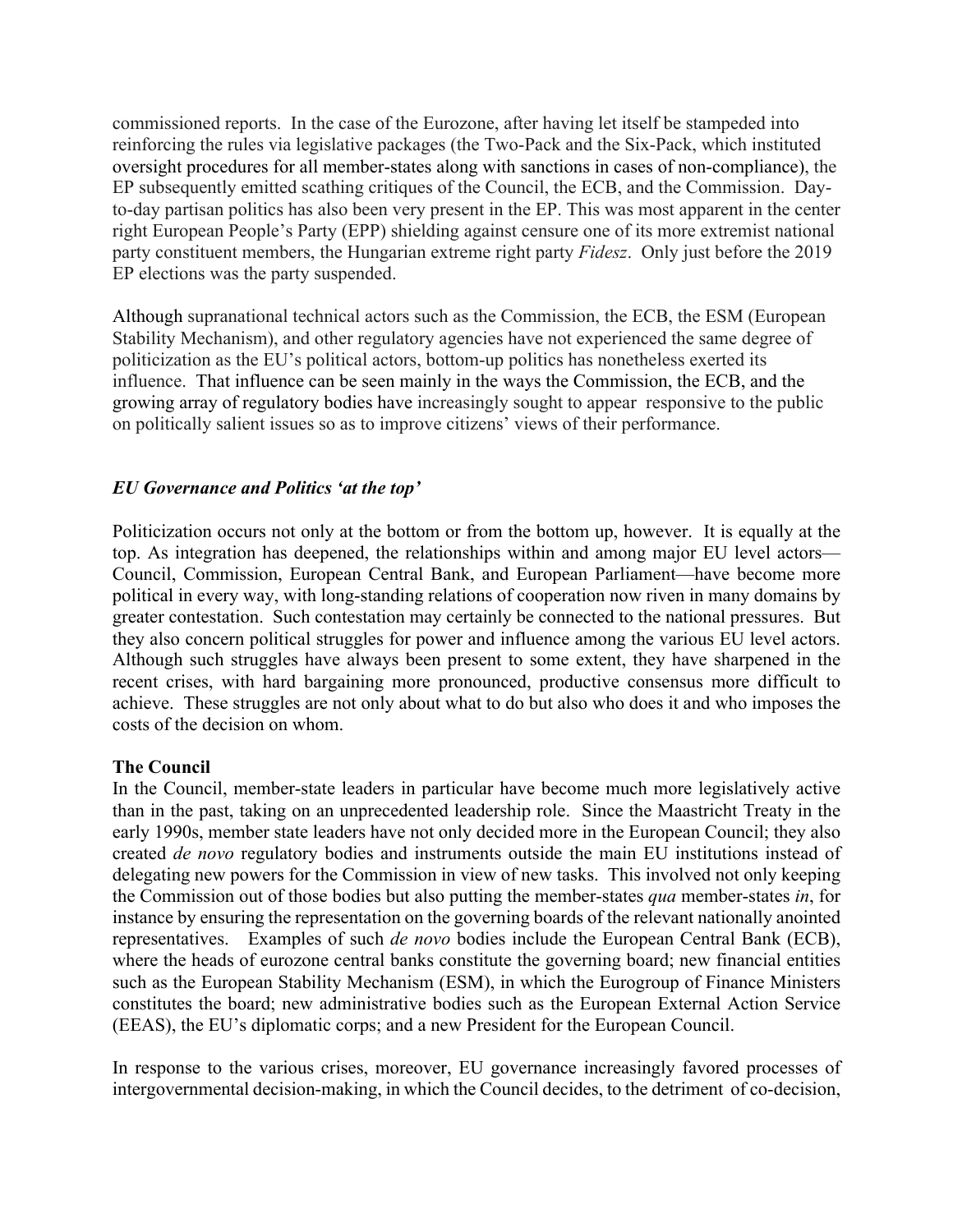in which the Commission and EP play an equal role with the Council. In the Eurozone crisis in particular, the member-state leaders in the European Council took charge as the only body with the authority to decide what to do and with the resources to commit to doing whatever was decided. In this context, interest-based bargaining and consensus-seeking deliberation were both in evidence, with member-states' preferences dividing largely along North/South lines. Interestbased bargaining was clearly at the forefront when Germany finally agreed to a rescue package for countries in trouble, but only in exchange for a reinforcement of the 'stability' rules of the Stability and Growth Pact, with austerity and structural reforms demanded of all member-states, and harsh conditionality programs for the countries in trouble, initially without any debt relief. Hard bargaining was arguably most pronounced in the third Greek bailout in 2015, when the confrontation in the Eurogroup of Finance Ministers between the Greek Yanis Varoufakis and the German Wolfgang Schäuble made headlines; and as the new Greek left populist Syriza government was forced to implement the harsh terms of the existing Memorandum of Understanding (MoU) without the renegotiation of the program or an end to the austerity that they had promised in their electoral campaign. Consensus-seeking deliberation was also in evidence, though, in particular once the crisis slowed in 2012. As successive Italian leaders, and supported by the French, pushed first for growth in 2012 and then flexibility in the application of the rules in 2014, German Chancellor Merkel acquiesced, first agreeing to growth 'with stability' and then flexibility 'within the stability rules.'

In the refugee crisis, however, no such compromise was reached, as Central and Eastern European countries refused to agree to any redistribution of refugees, putting up barbed wire fences instead. In the rule of law crisis, moreover, the search for consensus in the Council led mainstream memberstate leaders to accommodate extreme right populist challenger governments to the detriment of EU norms and values, leading to a situation in which many of the liberal democratic safeguards have been weakened, in particular in Hungary. As for common security and defense policy, although modalities exist for groups of countries to move forward on their own (called permanent structured cooperation), and member-states have agreed to a number of different initiatives, the Council so far has done little concretely to ensure effective forward movement despite a discourse that has increasingly focused on building 'security autonomy.'

## **The Commission and Other Supranational Actors**

But while the Council may remain 'in charge' of decision-making, in particular on the 'big issues' and in crisis moments, supranational EU actors have become more 'in control' of a number of domains. Supranational decision-making has always been key to everyday EU policy-making, with bureaucratic entrepreneurialism and institutional creep seen as explaining such technical actors' ever-increasing powers. And the Council's increased activism has done little to stop such supranational empowerment. To the contrary, the Council's deliberate decision to create *de novo* bodies so as not to increase the Commission's powers simply enabled a wider range of EU supranational actors—the ECB, the ESM, and other *de novo* bodies—to gain even greater institutional powers of enforcement than in the past. Note that it has been these self-same supranational actors who developed and proposed to intergovernmental leaders the policy initiatives they themselves were then charged to enforce—including the oversight mechanisms of the European Semester, pushed by the Commission, and Banking Union, by the ECB. Moreover, the new European agencies set up in response to the Eurozone and migration crises were established in areas where the Commission's own powers were previously weak, and served to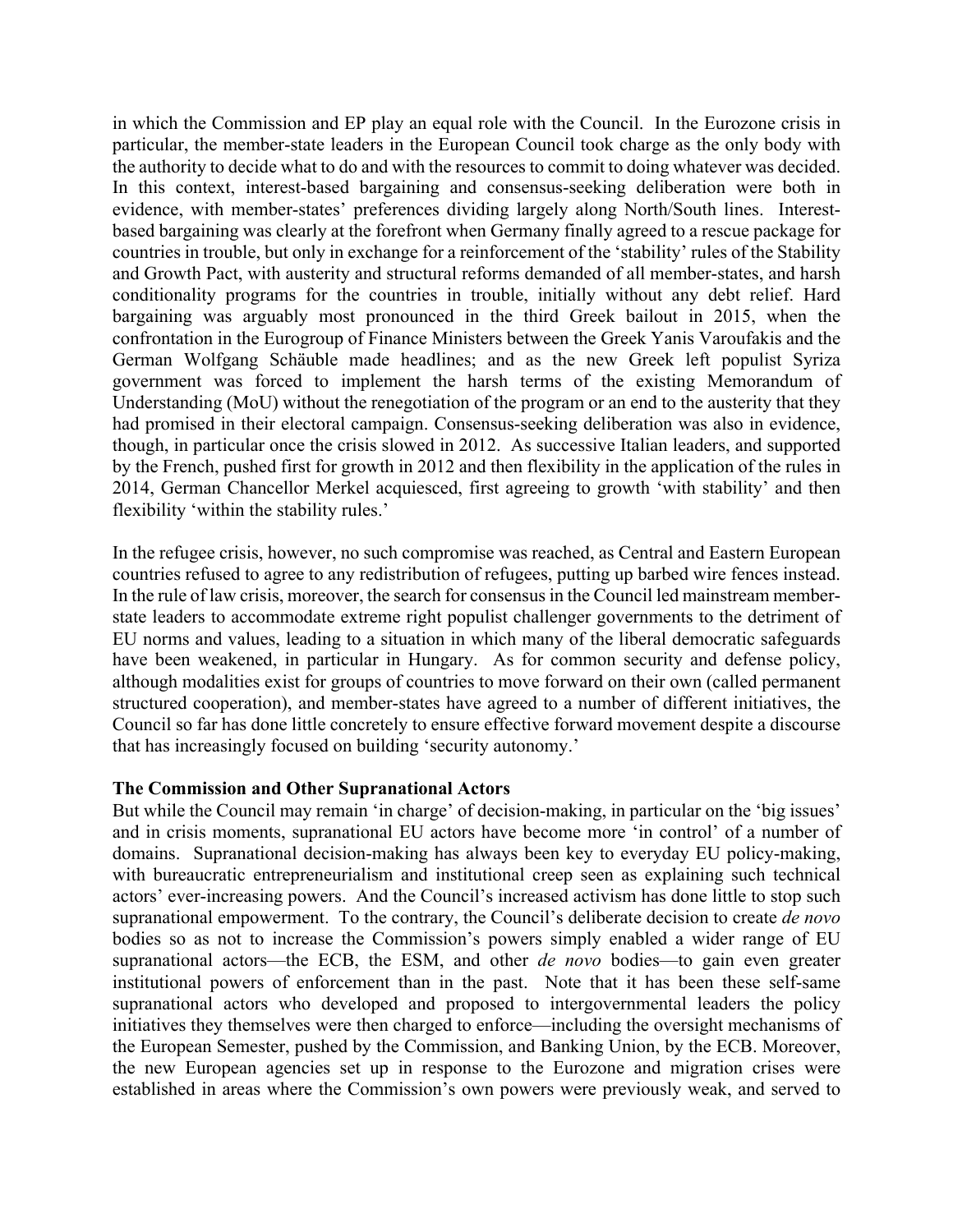enhance Commission objectives while providing an additional means of rule-making, information and enforcement.

The Commission in particular has continued to increase its power and influence in the EU's many crises. In the migration crisis, it was the body that came up with the quota system that caused such dissension among Council members. In the Eurozone crisis, moreover, its enhanced oversight functions in the European Semester came with great discretionary authority. At the onset of the crisis, it turned the screws to many member-states, including France, Italy, and Spain, with a rigid application of the rules that found them in violation on deficits and debt. But as the crisis slowed, in particular between 2012 and 2015, it began reinterpreting the rules 'by stealth,' with a discourse that proclaimed a continued push for austerity and structural reform while giving repeated derogations to France and Italy, and even recalculating the numbers for Spain so that it would avoid sanction. Subsequently, with Jean-Claude Juncker as President, the new Commission continued to increase its flexibility, even creating rules for flexibility; and although Spain and Portugal were ultimately sanctioned for excessive deficits, their fines were suspended. Needless to say, while French and Southern European member-state leaders vociferously protested the early rigidity, German and Northern European leaders complained loudly about the subsequent flexibility. German Minister of Finances Wolfgang Schäuble was so outraged in 2014 that he, together with his Dutch and Finnish counterparts called for the Commission to be replaced by an independent agency to oversee member-states finances.

The ECB also increased its power and influence during the Eurozone crisis in dramatic ways. While in the early days of the crisis, it refused to take significant action to stabilize the euro and end the crisis, it incrementally moved from refusal to be a 'lender of last resort' (because the 'nobailout clause' of the Treaties, plus its own mandate, forbade buying member-state debt), to coming increasingly closer to being one. First, ECB President Draghi promised to do 'whatever it takes' to save the euro in July 2012, which abruptly stopped market attacks, and then began quantitative easing as of 2015. Unlike the Commission, which surreptitiously reinterpreted the rules, the ECB hid its reinterpretations 'in plain view,' by constantly claiming that all its actions remained within its mandate, even as it went from a very narrow reading of that mandate to a more and more expansive one. Here, too, political contestation came from the Northern Europeans in the Council, in particular the Germans, as well as from the head of the Bundesbank, who testified in a German constitutional court case against the ECB's 2012 promise to buy Italian and Spanish member-state debt if necessary (it wasn't'), and later opposed the 2015 quantitative easing.

The 'Troika,' (made up of the IMF, the ECB, the Commission, representing the Eurogroup of finance ministers), but after 2013 called 'the Institutions' (which also included the ESM, governed by the Eurogroup of finance ministers), had arguably the most power and influence, and the least accountability. It was charged to negotiate and administer the 'MoUs' of member-states that entered 'conditionality programs,' which subjected them to harsh austerity and major structural reforms. Whereas the so-called 'normal' countries benefited from an easing of the rules, the program countries, including in order of entry Greece, Ireland, Portugal, and Cyprus, were not so lucky. Greece in particular, subject to three bailouts (in 2010, 2012, and 2015), is the worst-case example of what may happen when the rules have been reinforced rather than reinterpreted, with increasingly catastrophic economic policy results and more and more volatile politics.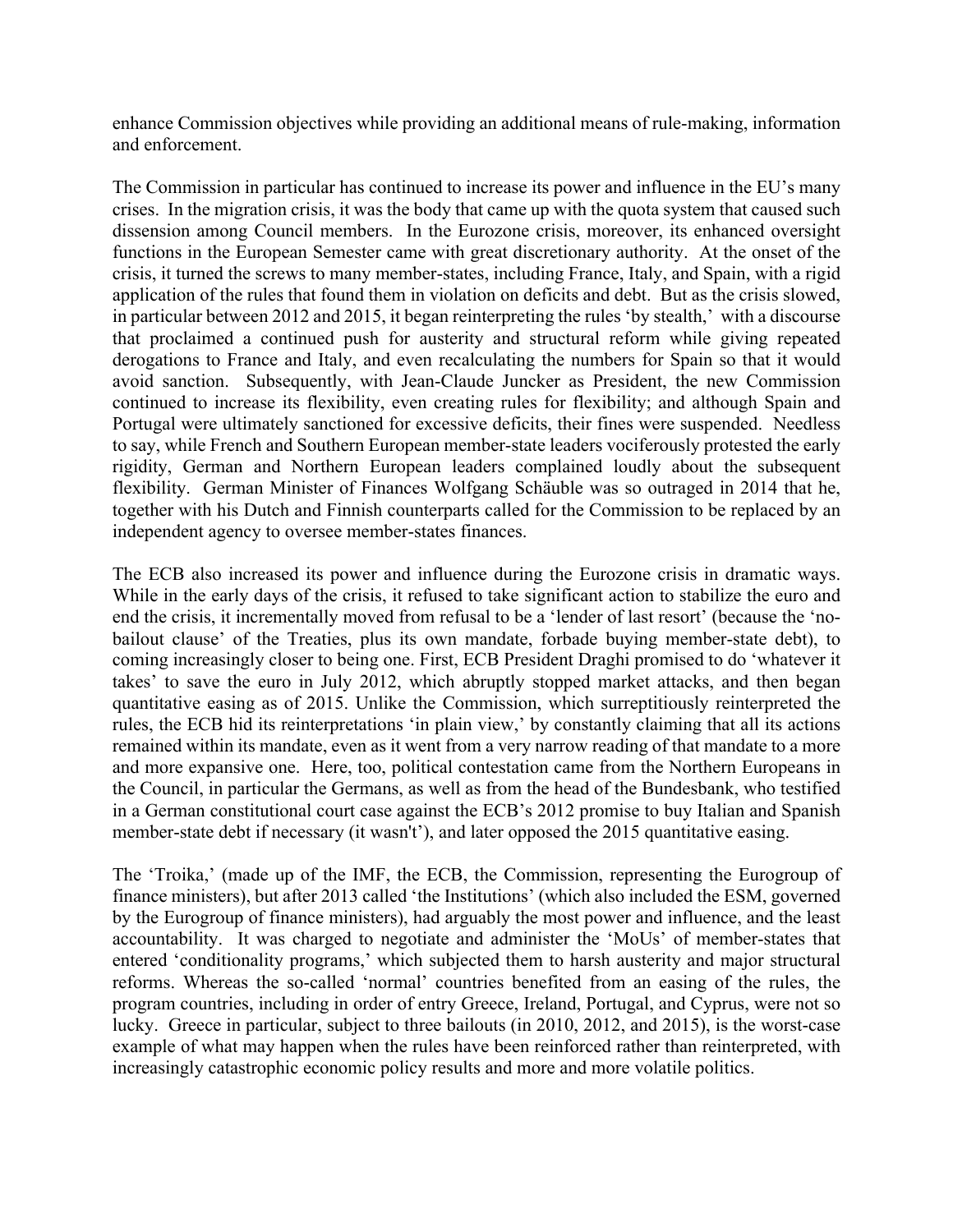## **The European Parliament**

Finally, the European Parliament has also become an increasingly political actor in the interinstitutional dynamics 'at the top.' Although the EP is neither in charge or in control in any domain, it has nonetheless gained increasing political influence in EU decision-making. The codecision process, after having been set aside a decade ago, as the Council sought to confront its multiple crises on its own, has come back into vogue. The EP has increasingly been brought into policy areas from which it had been previously shut out, including Eurozone and migration policy.

Importantly, politics comes in through the EP's role in co-decision processes via the 'trilogues' with Council and Commission, in which the EP has increasingly pushed its own political agenda. But even in areas where the EP has had little remit, it has successfully engaged in 'integration by stealth,' in efforts to extend its power beyond the provisions of the Lisbon Treaty. Moreover, the EP's successful election push on the *Spitzenkandidat* in 2014, in which it insisted that the leader of the majority party be named President of the Commission, constituted a 'win' for the EP over the Council, at the same time that it served to create a direct 'political' link between the EP and the Commission. And although the *Spitzenkandidat* procedure was abrogated in the 2019 selection of the Commission President, the political link between the EP and the Commission was, if anything, reinforced in efforts to mollify the EP.

Finally, even where the EP is completely left out of the decision-making process, it can still play a role, whether as the EU actor to which other EU actors go to demonstrate their accountability or through its increasingly vocal critiques of other EU actors' actions. The ECB in particular has used its mandated four yearly meetings to communicate about while legitimating its actions to the EP and thereby the more general public.

## *Is Politicization a Good Thing or a Bad Thing?*

The EU, in short, remains in a fragile state, with an uncertain future. The Eurozone still suffers from major institutional weaknesses. The migration question remains in limbo. Little has been done in the security area. Although Britain's decision to exit the EU is no longer in doubt, a crash-out continues to threaten. Central and Eastern European countries' drift to democratic illiberalism has not as yet been addressed successfully. Moreover, member-states continue to be divided in their preferences, split in particular between North and South on Eurozone governance, between West and East (and some South) on migration.

EU governance, moreover, so long apolitical and technocratic, where disagreements were treated in private and deals remained behind closed doors, has become more politically charged. Differences are now debated in public, as EU actors seek to communicate more so as to legitimate their positions directly to the citizens while signaling their preferences to one another. Such greater EU level public deliberation and debate, however contentious, could be seen as in and of itself politically legitimizing, with greater mobilization of civil society and increasing media attention ensuring better responsiveness. For citizens, additionally, the back and forth of political contestation looks a lot more like what goes on in national democracies.